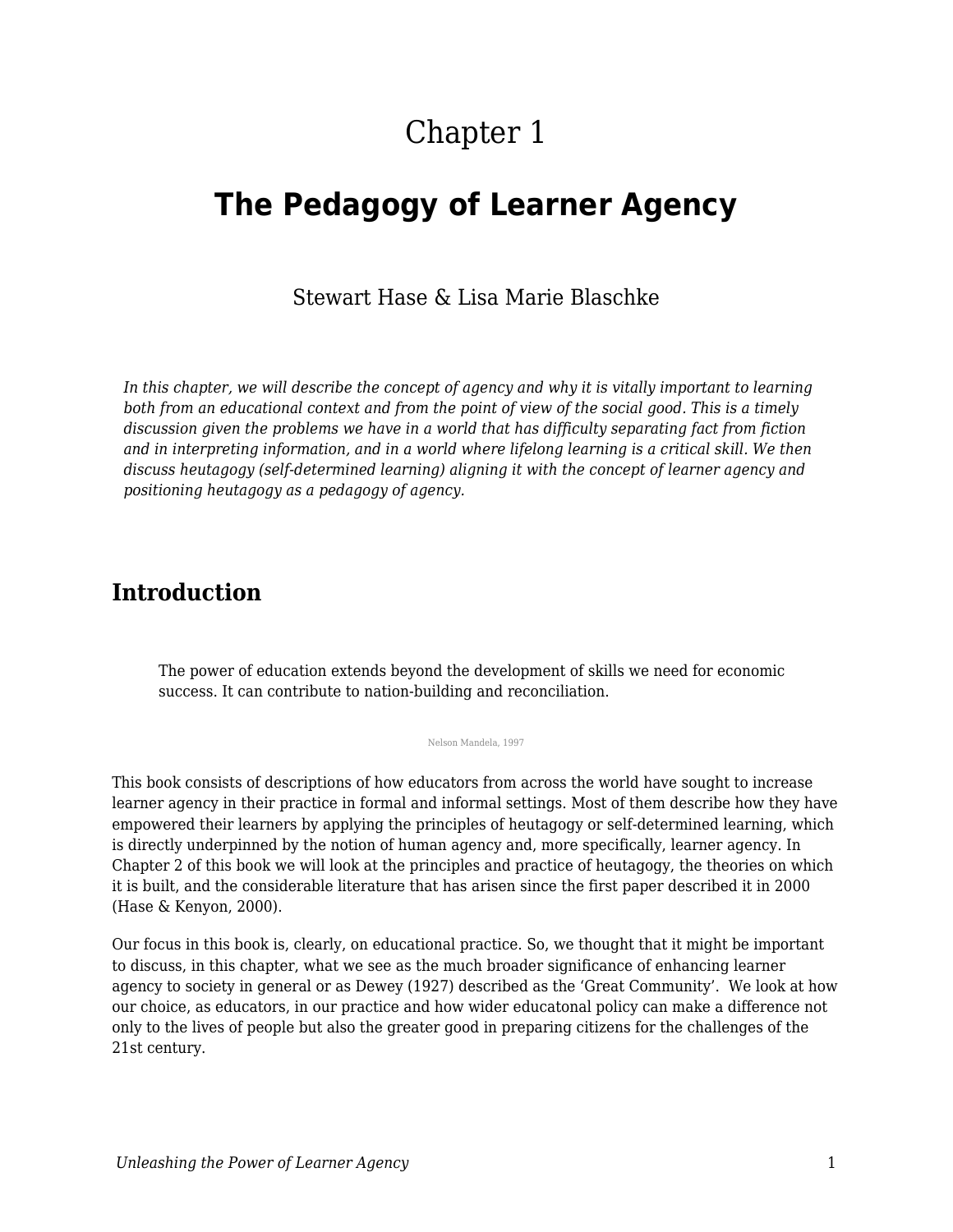### **Oppression and emancipation in education**

In the *Pedagogy of the Oppressed*, Paulo Freire (1970) describes how education can be used as a means to oppress the individual voice in society. In its simplest sense, this oppression starts with the system and the teacher – by virtue of the curriculum having power over the dispensation of knowledge, what is to be allowed to be taught, and what pearls might be thrown before the masses. At a time when there were few libraries (at least that the public could access) and no Internet, the control over content was strictly in the hands of the teacher. A pedagogy of oppression has also required that the student is told what and how to think with respect to values, attitudes, and beliefs, the very heart of what determines the uniqueness of the individual.

Freire (1970) also points out that when the student is a passive recipient of education with no say in process or content, then agency is removed. This is central to the notion of oppression. At the very least, education can be a conservative enterprise that is more concerned with channelling the status quo than a creative, liberal enterprise likely to foster change. With the advent of mass education, education was purposed to feed factories with skilled labour during the industrial revolution, and this idea of education has not changed much since that time. At its worst, education can be used to foster totalitarian regimes, entrench a lifetime of dogma from which a person might never escape, and threaten the notion of a civil society by entrenching notions such as apartheid, racism, and human rights. It is no wonder that there is considerable political will in controlling education in every country in the world. A thinking, discerning population is a dangerous thing to those who would seek to oppress the masses.

Education can also be emancipatory. Education can free people and enable them to make sense of their world in their own terms rather than as directed by others. It can be used to foster agency in which the individual is able to construct his or her own meaning through experience as Freire (1970), Vygotsky (1978), Piaget (1971), and Dewey (1938) imagined. There is vast literature that supports the notion that education can be a powerful force for change (e.g., Schuller et al, 2004; Welch et al, 2017) and can make a difference not just to the lives of individuals, but also to societies and communities. An educational system that promotes agency and uses a learner-centred pedagogy such as self-determined learning both facilitates emancipation and fosters change.[\[1\]](#page-7-0) In addition, by promoting agency, we enable the capacity of learners to contribute and engage within their social and cultural contexts (Archer, 2000).

<span id="page-1-0"></span>In 2011, with Hase's paper on heutagogy and action learning and in 2012, with Blaschke's paper on lifelong learning, we began to see a shift in thinking towards how heutagogy can impact social issues through a change in educational pedagogy.

Constructivism has been one of the major theories underpinning heutagogy (e.g., Hase & Kenyon, 2000, 2007) from the start; however, the notion of agency didn't appear in the literature on heutagogy until 2014 (Hase, 2014). Even then, its extension to learner agency has always been the principal focus (e.g. Blaschke &Hase, 2019; Hase, 2016), given our interest in the educational context and in shifting from traditional pedagogy to heutagogy. Recently, and ambitiously perhaps, discussions about heutagogy have included the notion of free will and learner wandering (Glassner &Back, 2020; Shpeizer & Glassner, 2020). It is likely that agency and heutagogy is more closely related to Kant's notion of autonomy, in which the individual is seen as a rational being, capable of accepting responsibility for her or his decisions, practical and moral (Sensen, 2013).

South Africa is a prime example of educational oppression. Despite the massive political changes that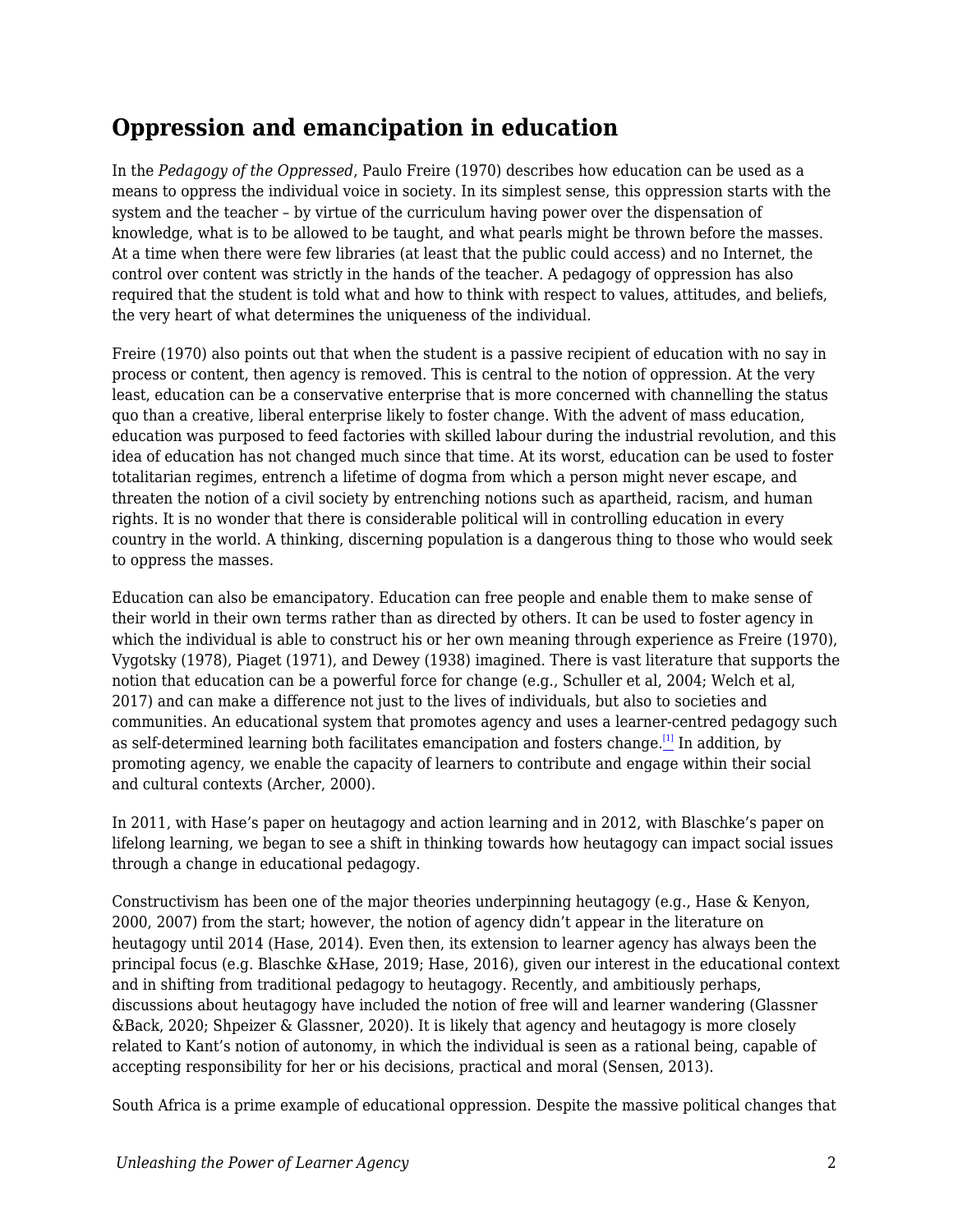have occurred since apartheid, learners continue to struggle with the idea of learner agency, with the freedom to express one's agency provoking a whole new process of re-learning after decades of control. However, there are indications that this may be slowly changing (Inefuku, 2017; Msila, 2014; Msila & Setlhako, 2012). Stewart saw the same phenomenon in the early 2000s when visiting the Czech Republic. Even though it had been many years since the country had left the Soviet Union, agency in general, and particularly in education, was not easily allowed or expressed.

Heutagogy allows learners to experience agency and as a result be freed from the stigma of oppression – if learners and educators are willing to embrace agency. This willingness to engage in agency places learners outside of their zone of proximal development (Vygotsky, 1978), requiring them to move away from oppression and toward individual responsibility and self-regulation of their learning. In writing about the learner experience of 'doing' heutagogy for the first time, Barbara Brandt (2013) shares how not having close direction or a formula for learning and instead having the freedom to chart her own learning course was extremely challenging. However, once she became more self-determined in her learning, Brandt found it even more challenging to return to teachercentred learning.

Oppression doesn't have to be violent. It can be a subtle, quiet voice, appearing in the guise of a gently paternalistic friend, one who is there to guide us and to ensure we stay systematically on track and don't begin exploring the "wrong" ideas. We become passive, accepting, and unquestioning. From an educational perspective, the teacher "teaches", serving as a funnel that pours knowledge into the minds of learners. By enabling agency, however, we invoke the learner ability to accept responsibility, take control of and make choices in learning, and to see how those choices impact the world. Learner agency means making sense of the world for oneself by actively engaging with resources and experience and taking responsibility of learning. We'll now turn to the topic of agency and how heutagogy reveals itself as the pedagogy of agency through its principles and application.

### **Heutagogy as the pedagogy of agency**

According to Bandura (2009), human agency is, "the human capability to exert influence over one's functioning and the course of events by one's actions" (p. 8). Thus, human action is intentional, rather than the result of fate or other external influences. The importance of this definition is that it is not self-evident. That is, the population is divided as to whether individual agency exists or not. There are those who believe that people do not have agency and that external influence is always at play, or that humans are born into their social and economic position, for example, with natural leaders and natural followers. From an educational point of view, there is a common-held belief that it is up to others (the educators) to make sense of the world for the learner and that knowledge is tightly held in the hands of the educator. *It is the pedagogy of the oppressed.* It is a belief that belongs to an era when information and knowledge was difficult to obtain, and codification was left in the hands of those who had access to that information and knowledge – initially religion and later the educational system. Freedom from this pedagogy of oppression thus requires a *pedagogy of agency*.

In their first paper on heutagogy, Hase and Kenyon (2000) address the philosophical debate that underpins the notion of agency and propose an approach that embraces learner agency:

Our educational systems have traditionally been based on Lockean assumptions which assume that the individual mind is a clean slate at birth, the world is a buzzing confusion, and that concepts and causal relations are inferred from associations of stimuli (Emery, 1974). In this paradigm learning has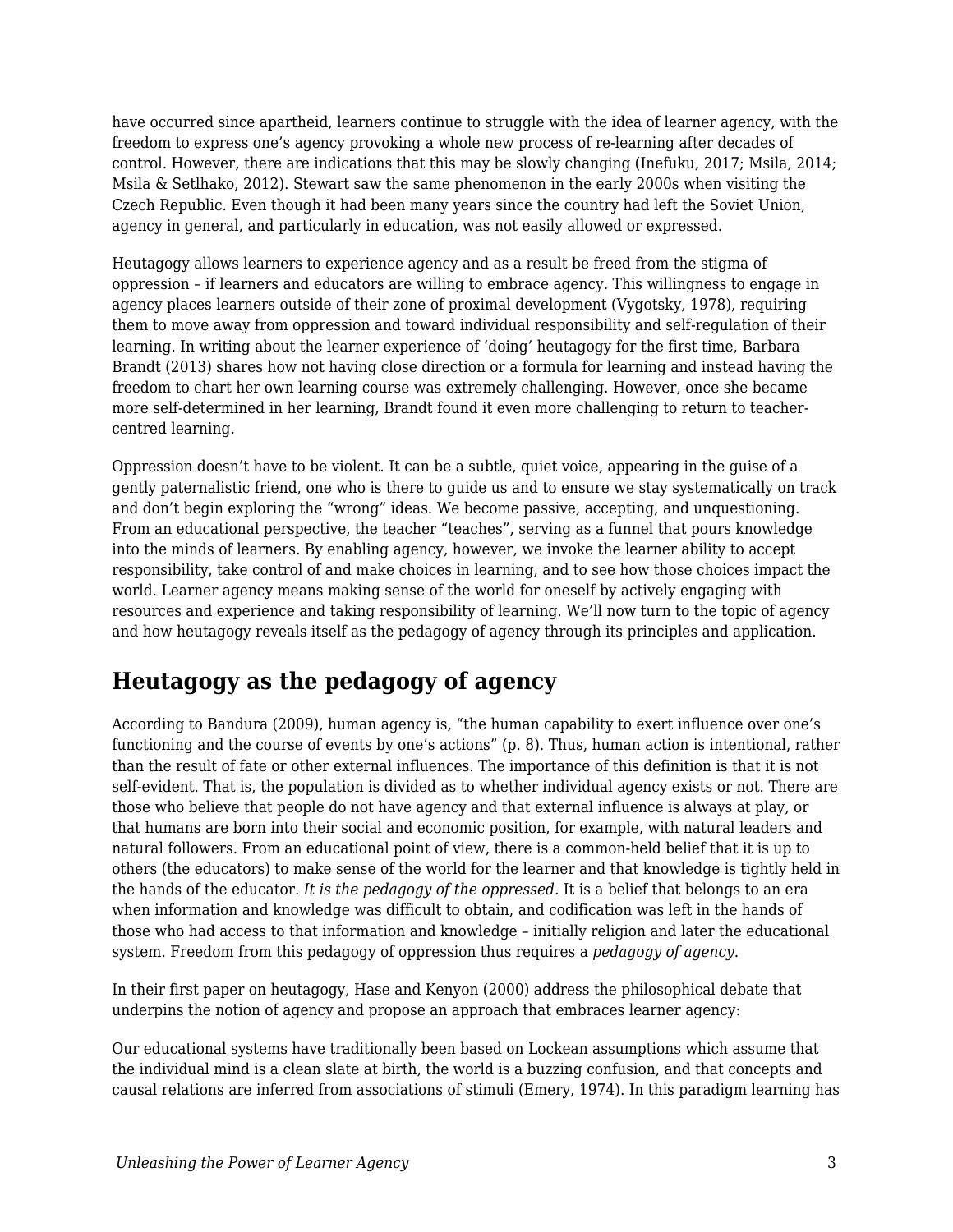to be organised by others who make the appropriate associations and generalisations on behalf of the learner. Thus, random individual experiences are taken to be totally inadequate as sources of knowledge, the educational process needs disciplined students, and literacy is seen to precede knowledge acquisition. Success is based on attending to narrow stimuli presented by a teacher, an ability to remember that which is not understood, and repeated rehearsal (Emery, 1974, p.2). An alternate view is proposed by Heider and assumes that people can make sense of the world and generalise from their perceptions, can conceptualise, and can perceive invariance (Emery, 1974). Thus, people have the potential to learn continuously and in real time by interacting with their environment, they learn through their lifespan, can be led to ideas rather than be force fed the wisdom of others, and thereby they enhance their creativity, and re-learn how to learn.

If one takes the view that humans do not have agency, then it is going to be difficult to adopt a learning pedagogy that is learner-centred. If humans do not have agency, it is the teacher and the educational system that will dominate the learning experience. In a pedagogy of agency, however, the learner is at the centre of the learning experience and is given full responsibility for his or her learning, deciding what will be learned and how, which is in its essence the definition of *heutagogy*.

Heutagogy is the study of self-determined learning and applies a holistic approach to developing learner capabilities with the learner serving as, "the major agent in their own learning, which occurs, as a result of personal experience" (Hase and Kenyon, 2007, p. 112). Heutagogy presupposes agency and, more specifically learner agency, which is the capacity of learners to take responsibility for and to direct and determine their own learning paths (Blaschke & Hase, 2019; Hase, 2014, 2016). According to heutagogy, the learner learns at a time determined by the learner, not by the teacher. Heutagogy "…suggests that learning is an extremely complex process that occurs within the learner, is unobserved and is not tied in some magical way to the curriculum. Learning is associated with making new linkages in the brain involving ideas, emotions, and experience that leads to new understanding about self or the world. Thus, learning occurs in random and chaotic ways and is a response to personal need and, often, occurs to resolve some ambiguity." (Hase, 2011, p. 2).

The principles of heutagogy were built upon theories that advocate learner agency through learnercentred learning. These theories include capability (Stephenson, 1996; Stephenson & Weil, 1992), self-efficacy (Bandura, 1977, 2001), systems thinking (Emery &Trist, 1965), double loop and organisational learning (Argyris & Schön, 1996), andragogy (Knowles, 1975), learner managed learning (Graves, 1993; Long, 1990), action learning (Kemmis & McTaggart, 1998), and work-based learning (Gattegno, 1996; Hase, 1998). By giving the learner choice in determining his or her learning path, heutagogy supports the development of the learner's self-efficacy and capability through exploration and problem-solving, as well as promotes their ability to think and reflect critically and to learn autonomously.

Non-linear learning, another central principle to heutagogy, further enables agency in the learning process. Hase and Kenyon (2000) noted that the time was right to shift from a teacher-centred approach to a learner centred approach because of the liberation of information through the Internet. This was a little generous because there were many educators, the originators of heutagogy who, were embracing the ideas of Rogers and phenomenology (1961) and constructivism (Vygotsky, 1978) long before the Internet and that were concerned with what became known as learner-managed learning (Graves, 1993; Long, 1990). Connectivism (Siemens, 2004) and rhizomatic learning (Cormier, 2008) are more recent developments that share some of the assumptions of the heutagogic approach (see Chapter 3). Anderson (2010) describes these as net-aware pedagogies that take advantage of the affordances of online environments. As we shall see in Chapter 2, mobile and other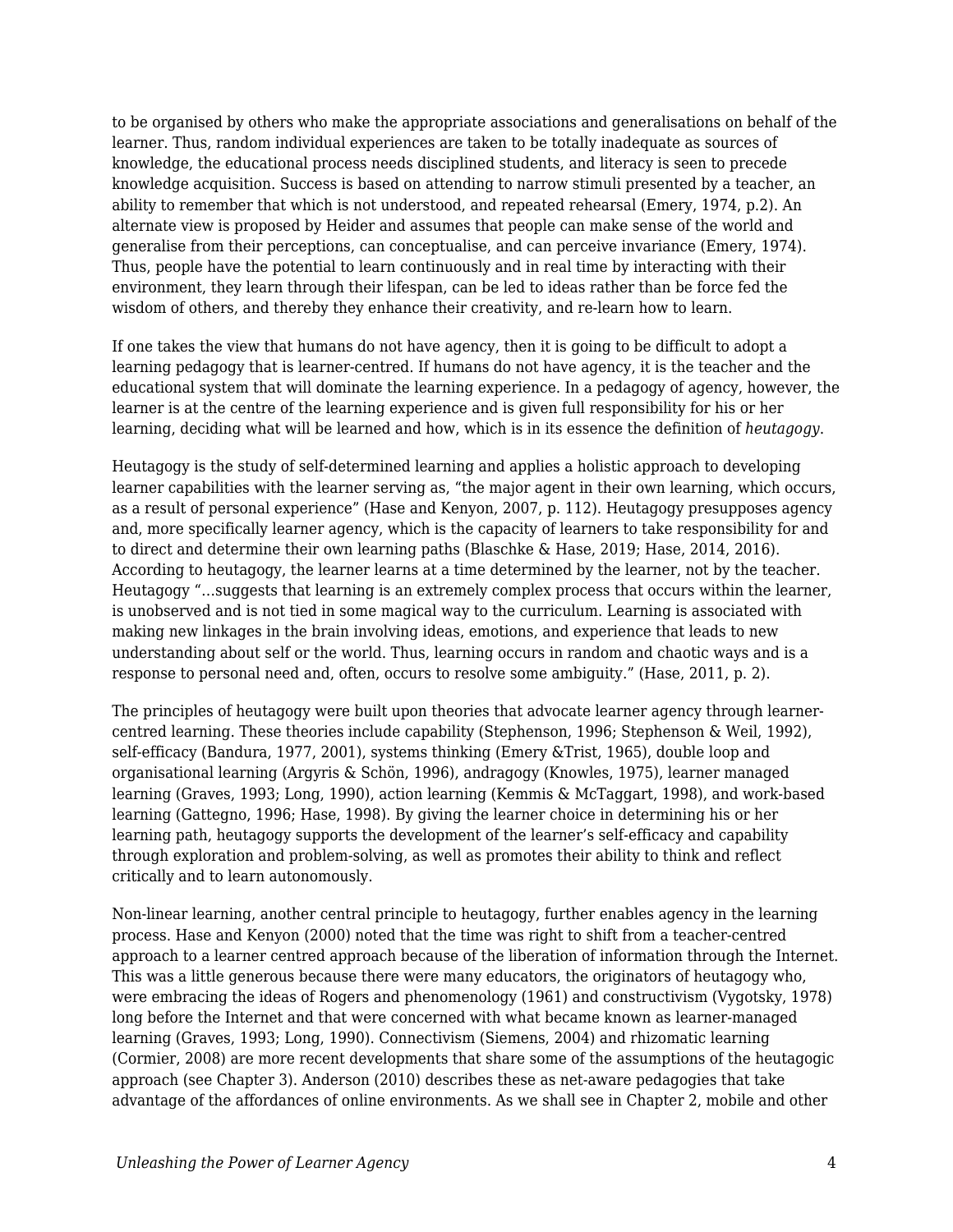communications technology have been eagerly embraced as a means to enabling agency among learners in terms of accessing information and in the learning process.

All new theories are built on the shoulders of giants and heutagogy is no exception. Thus, heutagogy has drawn from a number of theories of learning, all of which embrace the idea of human agency, in some form or other. We hope we have done the originators of these theories justice in attempting to bring them together in developing a pedagogy of agency.

#### **Conclusion**

If we are to avert the dangers of a pedagogy of oppression for learners and for society in general, it is of critical importance that we support and promote learner agency within our 'classrooms', no matter their form. In this chapter, we have proposed heutagogy as a pedagogy of agency, one which promotes independent thinking and learning and emancipates our learners from passive consumption – and acceptance – of information and ideologies. As a pedagogy of agency, heutagogy not only gives learners an opportunity to regain their voices within education, but also enables them to become innovative, creative, and autonomous thinkers and change makers in society as a whole. Examples in this book demonstrate the opportunities for realising agency in a variety of educational contexts.

We conclude with a paragraph from Blaschke and Hase (2015) – a call for action and change by adopting self-determined learning within our current educational systems:

Change is no longer an exception in the current world we inhabit. It is the normal state and is discontinuous. The ability to learn, for both individuals and institutions, is critical to survival. While it has always been so, adaptation in the past could comfortably take place over a long period of time. Now, that is no longer possible. And we have the tools to be able to learn quickly and effectively: whenever and wherever we are. What needs to happen now is a concomitant shift in our thinking about educational and training systems that keeps pace with both the need to learn effectively and the technology that enables it. This change in our cognitive schema about how we learn needs to become based on the readily available science that tells us clearly about how people learn best rather than outdated models that were built for the industrial revolution. Learners, learning practitioners, policy makers and politicians, and managers of organizations need to be prepared to use this science and to adjust their thinking about learning in the twenty-first century. Heutagogy, or self-determined learning, provides them with a framework to think about learning in a revolutionary way (p 75).

#### **References**

- Anderson, T. (2010). Theories for learning with emerging technologies. In G. Veletsianos (Ed.), *Emerging technologies in distance education* (23-39). Edmonton, Canada: Athabasca University Press. doi: 10.15215/aupress/9781771991490.01. Retrieved from [https://edtechbooks.org/-MCdt](http://www.aupress.ca/index.php/books/120177).
- Archer, M.S. (2000). *Being human: The problem of agency*. Cambridge: Cambridge University Press.
- Argyris, C., & Schön, D. (1996). *Organizational learning II: Theory, method, and practice*. USA: Addison-Wesley Publishing Company, Inc.
- Bandura, A. (1977). Self-efficacy: Toward a unifying theory of behavioural change. *Psychological Review, 84*(2), 191-215.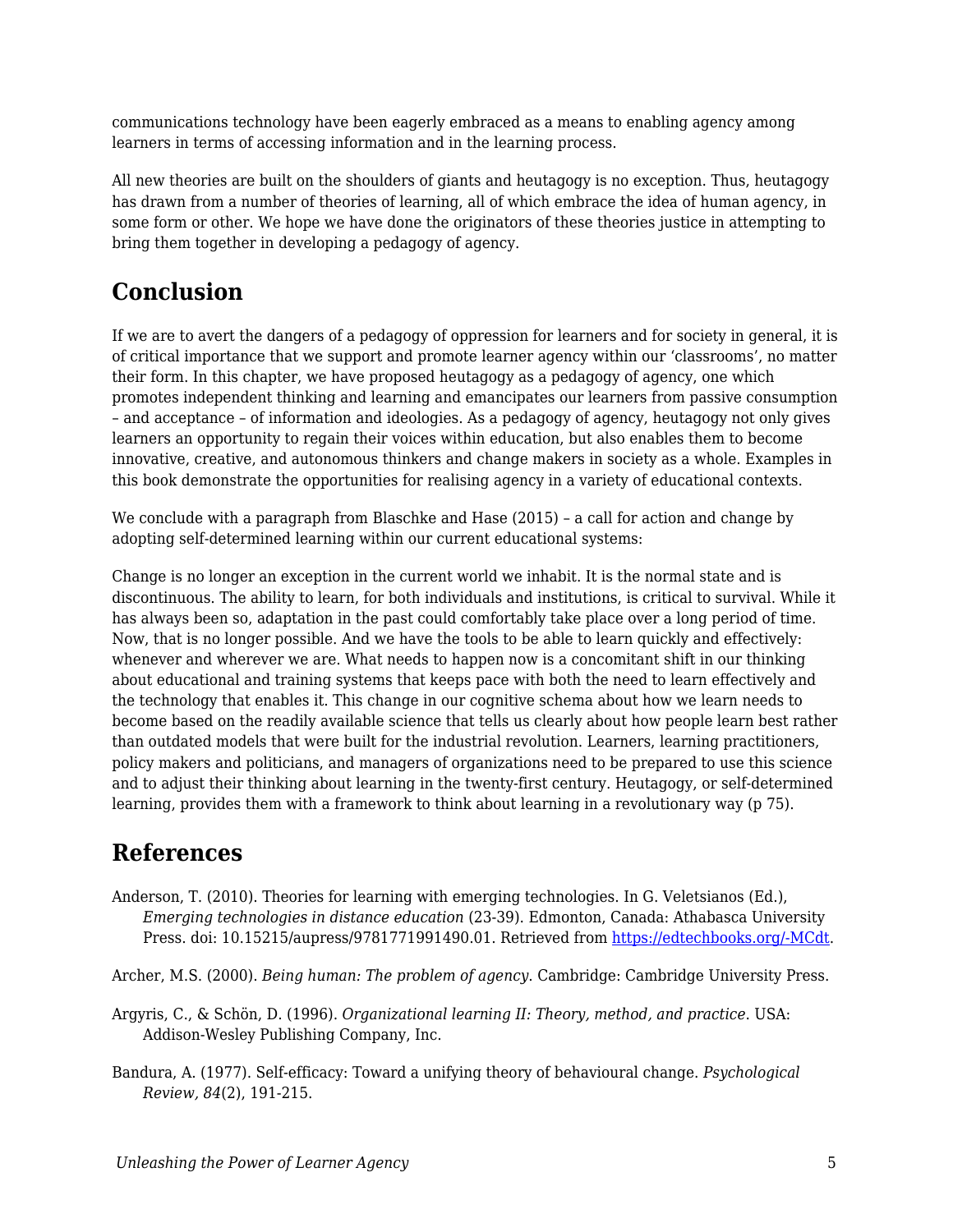- Bandura, A. (2001). Social cognitive theory: An agentic perspective. *Annual Review of Psychology, 52,* 1-26.
- Bandura, A. (2009). 'Agency', in *Encyclopedia of the Life Course and Human Development*, Macmillan Reference, 8.
- Blaschke, L.M. (2012). Heutagogy and lifelong learning: A review of heutagogical practice and selfdetermined learning. *The International Review of Research in Open and Distributed Learning, 13*(1), 56-71. [https://edtechbooks.org/-pkq.](http://www.irrodl.org/index.php/irrodl/article/view/1076/2087)
- Blaschke, L.M., & Hase, S. (2015). Heutagogy, technology, and lifelong learning for professional and part-time learners. In A. Dailey-Hebert & K.S. Dennis (eds.), *Transformative perspectives and processes in higher education*. Heidelberg, Germany: Springer Verlag.
- Blaschke, L. M., & Hase, S. (2019). Heutagogy and digital media networks: Setting students on the path to lifelong learning. *Pacific Journal of Technology Enhanced Learning, 1*(1), 1-14. [https://edtechbooks.org/-aLIv](https://doi.org/https:/doi.org/10.24135/pjtel.v1i1.1)
- Blaschke, L.M., Kenyon, C., & Hase, S. (Eds.). (2014). *Experiences in self-determined learning*. United States: Amahon.com. [https://edtechbooks.org/-Kzdo](https://uol.de/coer/announcements/free-oer-now-available-experiences-in-self-determined-learning/)
- Brandt, B.A. (2013). The learner's perspective. In S. Hase, & C. Kenyon (Eds.), *Self-determined learning: Heutagogy in action* (pp. 99-116). Bloomsbury Academic.
- Cormier, D. (2008). Rhizomatic education: Community as curriculum. *Innovate, 4*(5). https://nsuworks.nova.edu/innovate/vol4/iss5/2.
- Crosslin, M. (2018). Exploring self-regulated learning choices in a customizable learning pathway MOOC. *Australasian Journal of Educational Technology, 34*(1), 131-144.
- Dewey, J. (1938). *Experience and education*. Collier Books.
- Dietz, A.S., & Eichler, M.A. (2013). Heutagogy and adults as problem solvers: Rethinking the interdisciplinary graduate degree. *Adult Education Research Conference*. Paper 15. http://newprairiepress.org/cgi/viewcontent.cgi?article=2999&context=aerc.
- Eberle, J., & Childress, M. (2009). Using heutagogy to address the needs of online learners. In P. Rogers, G.A. Berg, J.V. Boettecher, & L. Justice (Eds.), *Encyclopedia of distance learning* (2nd ed.), Idea Group, Inc.
- Emery, F., & Trist, E. (1965). The causal texture of organisations. *Human Relations*, *18*, 21-32.
- Frey, S. (2016, November 15). Putting students in charge of their learning transforms a small rural district. *EdSource: Highlighting Strategies for Student Success*. https://edsource.org/2016/putting-students-in-charge-of-their-learning-transforms-a- small-ruraldistrict/565269.
- Freire, P. (1970). *Pedagogy of the oppressed*. Penguin Books.
- Gattegno, G. (1996). A guide to facilitating work-based learning. Australian National Training Authority.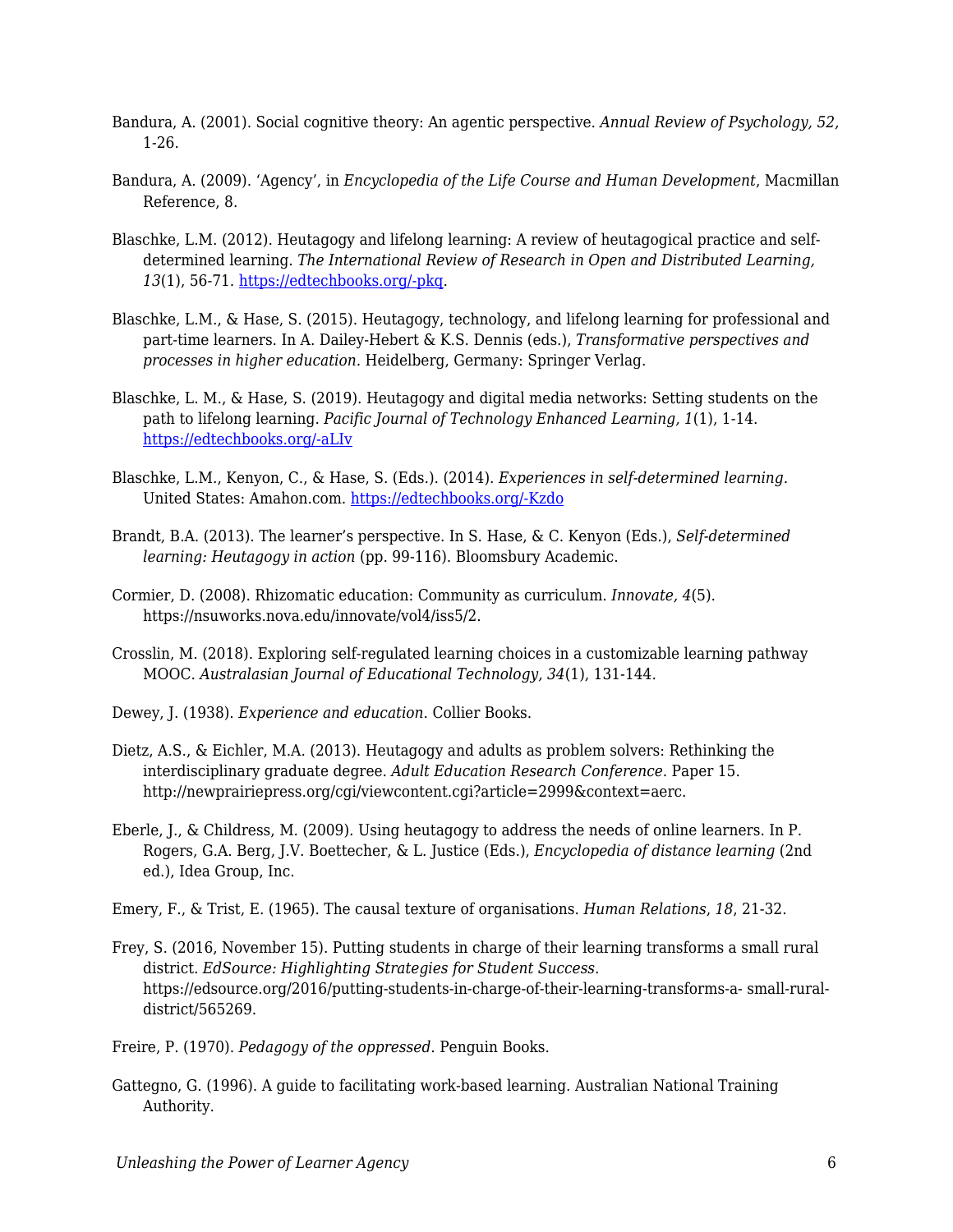- Glassner, A., & Back, S. (2020). *Exploring heutagogy in higher education: Academia meets the Zeitgeist*. Springer Nature.
- Graves, N. (Ed.). (1993). *Learner managed learning: Practice, theory and policy*. WEF and HEC.
- Hase, S. (1998). Work-based learning for learning organisations. In J. Stephenson, & M. Yorke, (Eds.), *Capability and quality in higher education*. Kogan Page.
- Hase, S. (2009). Heutagogy and e-learning in the workplace: Some challenges and opportunities. *Impact: Journal of Applied Research in Workplace E-learning, 1*(1), 43-52.
- Hase, S. (2011). Learner defined curriculum: Heutagogy and action learning in vocational training, *Southern Institute of Technology Journal of Applied Research*, Special Edition on Action Research.<http://sitjar.sit.ac.nz>.
- Hase, S. (2014). Skills for the learner and learning leader in the 21st century. In L.M. Blaschke, C. Kenyon, & S. Hase (Eds.), *Experiences in self-determined learning (pp. 99-110).* USA: Amazon. https://uol.de/coer/announcements/free-oer-now-available-experiences-in-self-determined-learnin g
- Hase, S. (2016). Self-determined learning (heutagogy): Where have we come since 2000? *Southern Institute of Technology Journal of Applied Research, Special Edition*. https://www.sit.ac.nz/Portals/0/upload/documents/sitjar/Heutagogy%20-%20One.pdf.
- Hase, S., & Kenyon, C. (2000). From andragogy to heutagogy. *UltiBase Articles*. https://epubs.scu.edu.au/gcm\_pubs/99/.
- Hase, S., & Kenyon, C. (2007). Heutagogy: A child of complexity theory. *Complicity: An International Journal of Complexity and Education, 4*(1), 111-119. [https://edtechbooks.org/-LYY](https://journals.library.ualberta.ca/complicity/index.php/complicity/article/view/8766/7086).
- Inefuku, H.W. (2017). Globalization, open access, and the democratization of knowledge. *EDUCAUSE Review, 52*(4). [https://edtechbooks.org/-raNd](https://er.educause.edu/articles/2017/7/globalization-open-access-and-the-democratization-of-knowledge).

Kemmis, S., & McTaggart, R. (1988). *The action research planner*. Deakin University Press.

- Kenyon, C. & Hase, S. (2001). Moving from andragogy to heutagogy in vocational education. *Proceedings of the Australian Vocational Education and Training Research Association (AVETRA) Conference*, March 28-30, 2001, Adelaide, Australia. https://files.eric.ed.gov/fulltext/ED456279.pdf.
- Kenyon, C., & Hase, S. (2010). Andragogy and heutagogy in postgraduate work. In T. Kerry (Ed.), *Meeting the challenges of change in postgraduate education* Continuum Press, pp 165-178).
- Kerry, T. (2013). Applying the principles of heutagogy to a postgraduate distance-learning program. In S. Hase & C. Kenyon. (Eds.). *Self-determined learning: Heutagogy in action* (69-84). Bloomsbury Academic.
- Kizel, A. (2016). Philosophy with children as an educational platform for self-determined learning. *Cogent Education, 3*(1). doi: [10.1080/2331186X.2016.1244026](https://doi.org/10.1080/2331186X.2016.1244026).

Knowles, M. (1975). *Self-directed learning: A guide for learners and teachers*. Cambridge Adult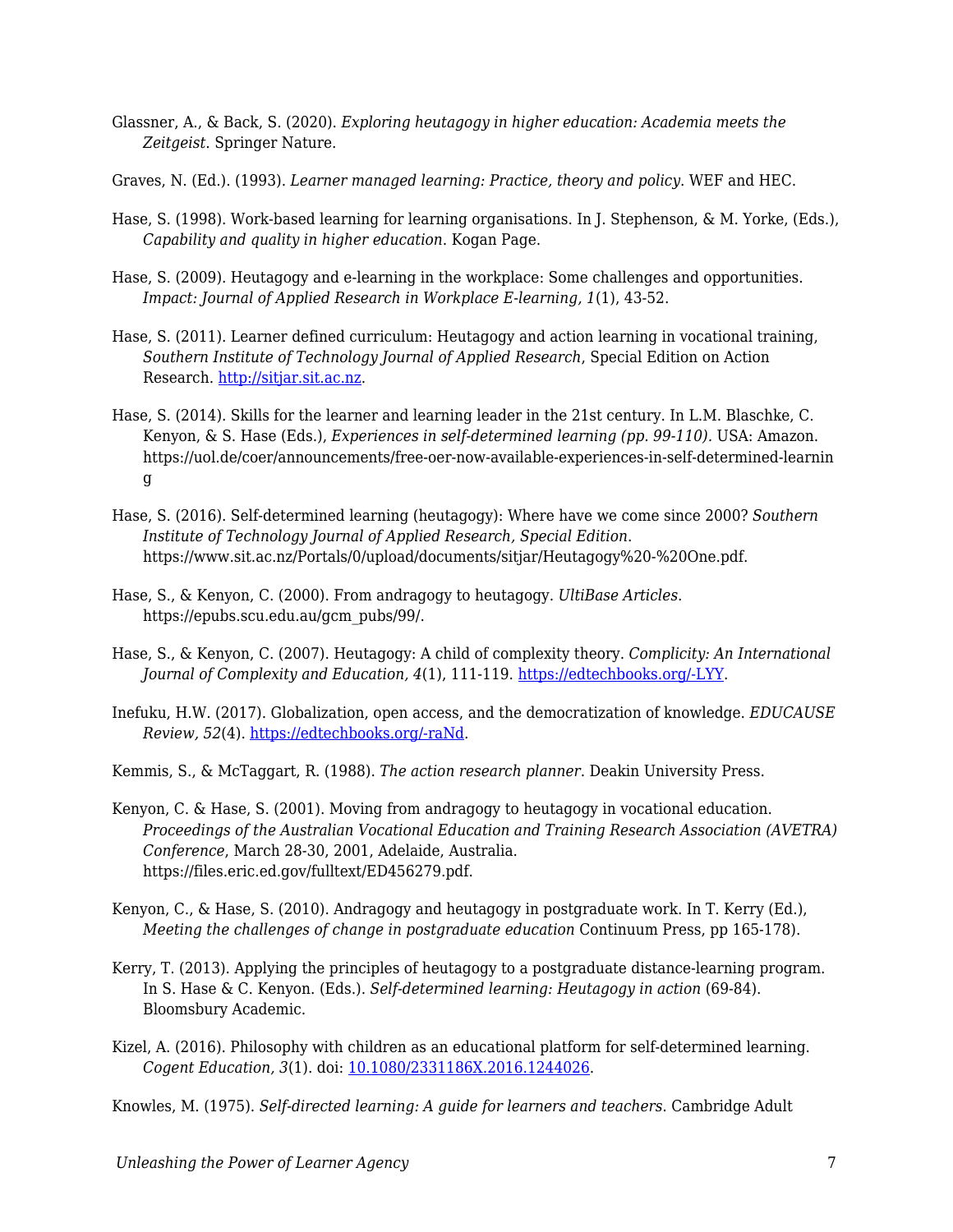Education.

- Long, D. (1990). *Learner managed learning: The key to lifelong learning and development*. Kogan Page.
- Mandela, N. (1997). Address by President Nelson Mandela at the Education Africa Presidential and Premier Education Awards.
- Msila, V. (2014). Heutagogy, Africanisation and learning: Experiences from an open and distance learning (ODL) program at the University of South Africa. *Mediterranean Journal of Social Sciences, 5(*14), 214-220. http://www.mcser.org/journal/index.php/mjss/article/view/3147/3103.
- Msila, V., & Setlhako, A. (2012). Teaching (still) matters: Experiences on developing a heutagogical online module at UNISA. *Journal of Educational and Social Research, 2*(2), 65-71. http://www.sciencedirect.com/science/article/pii/S1877042812053785.
- Piaget, J. (1971). *Psychology and epistemology: Towards a theory of knowledge.* Grossman.
- Rogers, C.R. (1961). *On becoming a person: A therapist's view of psychotherapy*. Boston, MA, & New York, Houghton Mifflin Company.
- Sensen, O. (2013). *Kant on moral autonomy*. Cambridge University Press.
- Schuller, T., Hammond, C., Bassett-Grundy, A. & Preston, J. (2004). *The benefits of learning: The impact of education on health, family life and social capital*. Routledge Falmer.
- Shpeizer, R. & Glassner, A. (2020). Free will and heutagogy. *Dialogic Pedagogy: An International Online Journa*l, 8, http://dpj.pitt.edu DOI: 10.5195/dpj.2020.347.
- Siemens, G. (2004). Connectivism: A learning theory for the digital age. (Web log message). *Elearnspace*. Retrieved from http://www.elearnspace.org/Articles/connectivism.htm.
- Stephenson, J. (1996). Beyond competence to capability and the learning society. *Capability, 2*(1), 60-62.
- Stephenson, J., & Weil, S. (1992). *Quality in learning: A capability approach in higher education*. Kogan Page.
- Vygotsky, L. S. (1978). *[Mind in society: The development of higher psychological processes](http://ouleft.org/wp-content/uploads/Vygotsky-Mind-in-Society.pdf).* Harvard University Press.
- Welch, A., Connell, R., Mockler,N., Sriprakash, A, Proctor, H., Hayes, D., Foley, D., Vickers, M, Bagnall, N., Burns, K., Low, R., & Groundwater-Smith, S., (2017). *Education, change and society.* Oxford University Press.
- Wiegand, F., & Kubisch, A., & Heyne, T. (2013). Out-of-school learning in the botanical garden: Guided or self-determined learning at workstations? *Studies in Educational Evaluation, 39,* 161-168. doi: [https://edtechbooks.org/-QmKR.](http://dx.doi.org/10.1016/j.stueduc.2013.06.001)

<span id="page-7-0"></span>[\[1\]](#page-1-0) The political dimension of this concept will not be discussed but will be left as the elephant in the room, that is, the difference in the viewing of agency between those who populate the right side of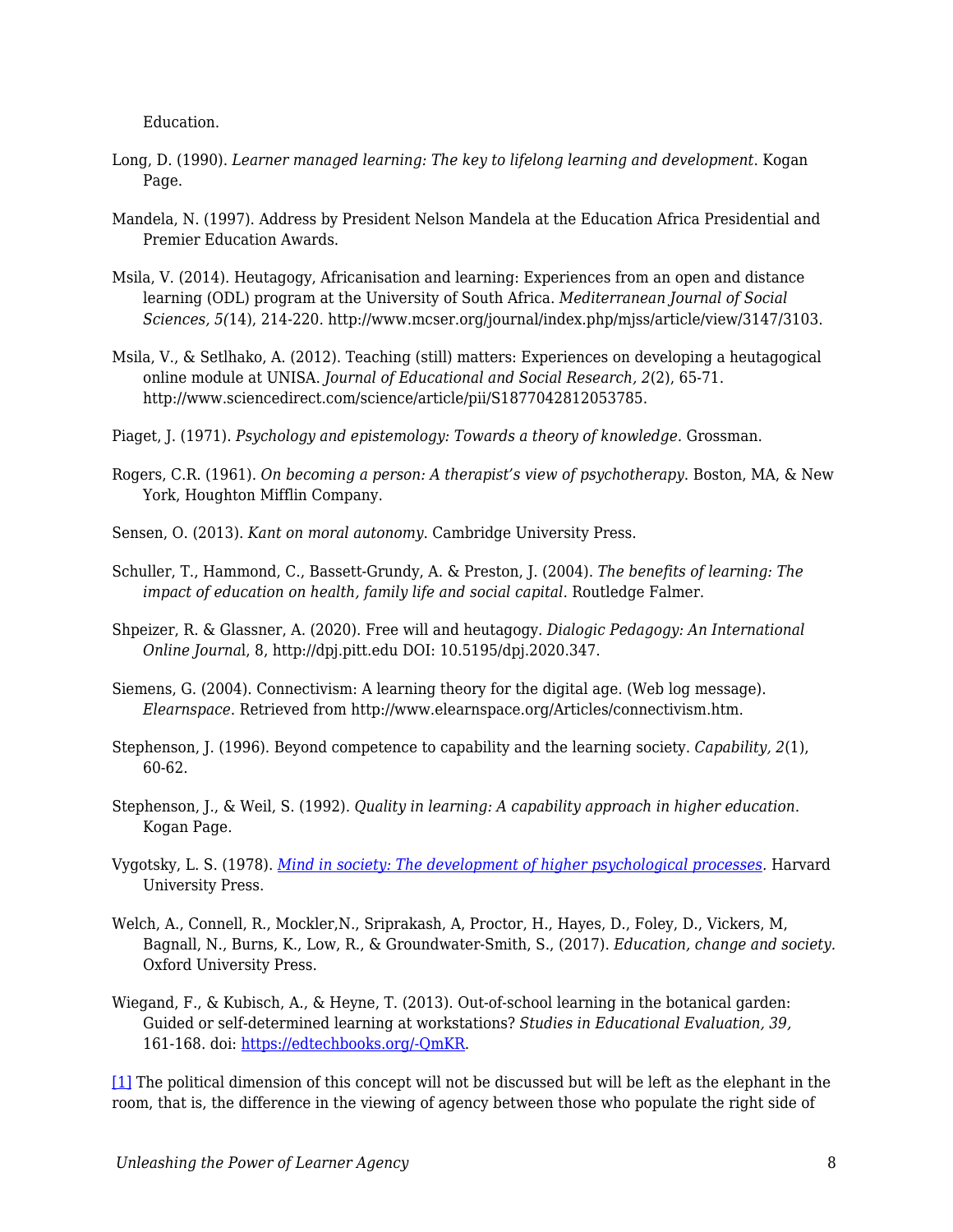politics compared to those on the left. There is no doubt that our position here as advocates of agency, and opposed to oppression, may be seen as coming from the left.